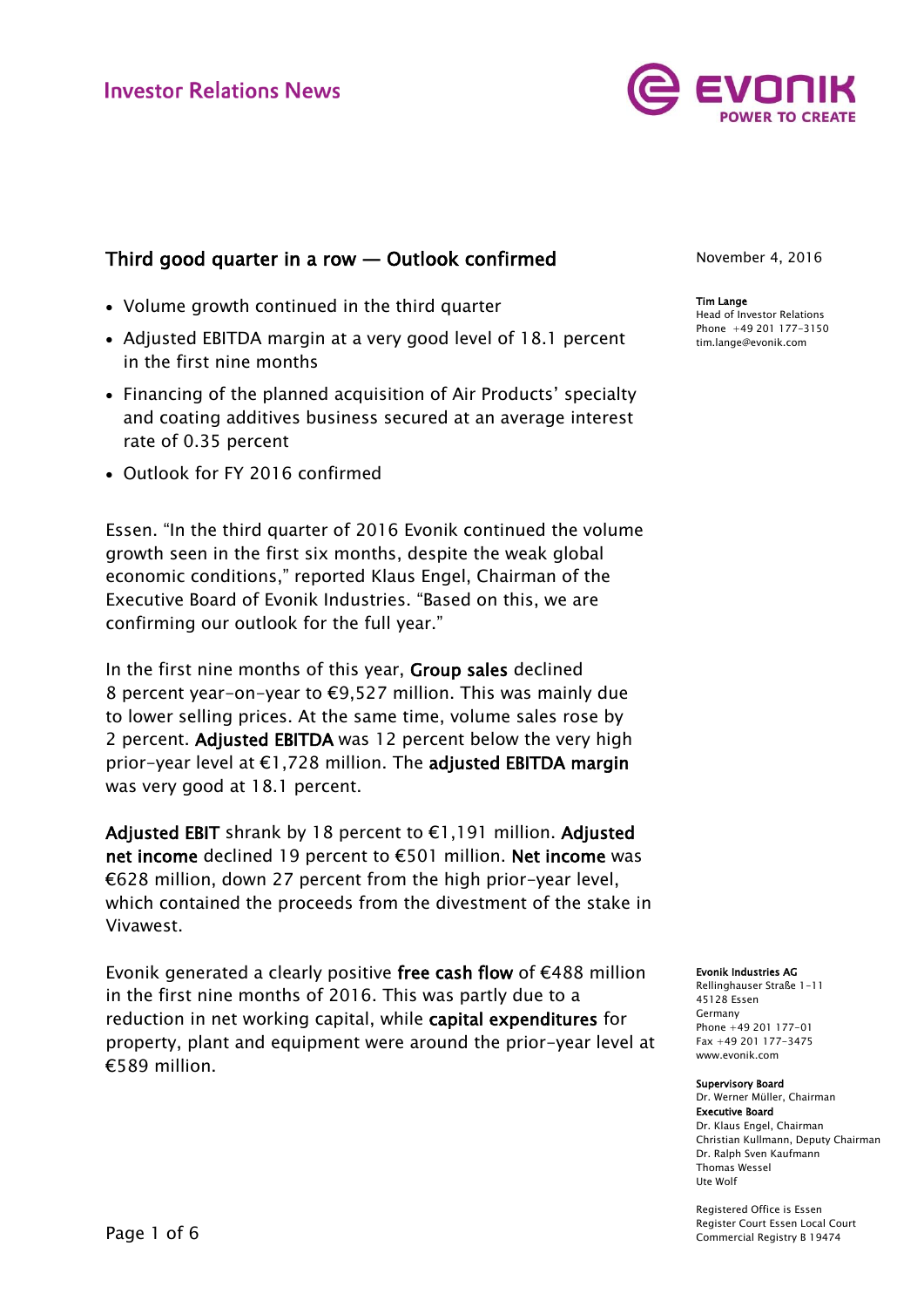

## Outlook

Evonik still expects sales for the full year to be slightly below the €13.5 billion reported in the previous year. Thanks to its strong market positions, balanced portfolio and concentration on highgrowth businesses, the company assumes there will be continued high demand for its products and appreciable volume growth despite the difficult macro-economic conditions. The new production capacities taken into service in recent years and further intensification of sales activities are contributing to this. Selling prices are declining considerably, especially in the Nutrition & Care and Performance Materials segments, leading to the forecast slight reduction in sales.

Evonik is confirming the outlook for adjusted EBITDA specified at the end of the first six months: The company is confident that it can realize adjusted EBITDA in the upper half of the anticipated range of €2.0 billion to €2.2 billion.

## Performance in Q3

The positive volume trend continued in the third quarter of 2016, with good demand for Evonik's products worldwide. Selling prices declined further, partly because lower raw material prices were passed on to customers. The Group posted a drop of 6 percent in sales to €3,164 million. Adjusted EBITDA was €578 million, 11 percent lower than in the exceptionally strong prior-year quarter. The adjusted EBITDA margin was very good at 18.3 percent. Adjusted EBIT declined 16 percent to €396 million. Adjusted net income declined 17 percent to €247 million. Net income increased 19 percent to €223 million as a result of the reduced impact of one-off factors.

### Acquisition of Air Products' Performance Materials Division

In September 2016 Evonik successfully placed bonds with a nominal value of €1.9 billion and an average interest rate of 0.35 percent on the capital market via its subsidiary Evonik Finance B.V. The proceeds will be used to finance the planned acquisition of Air Products' specialty and coating additives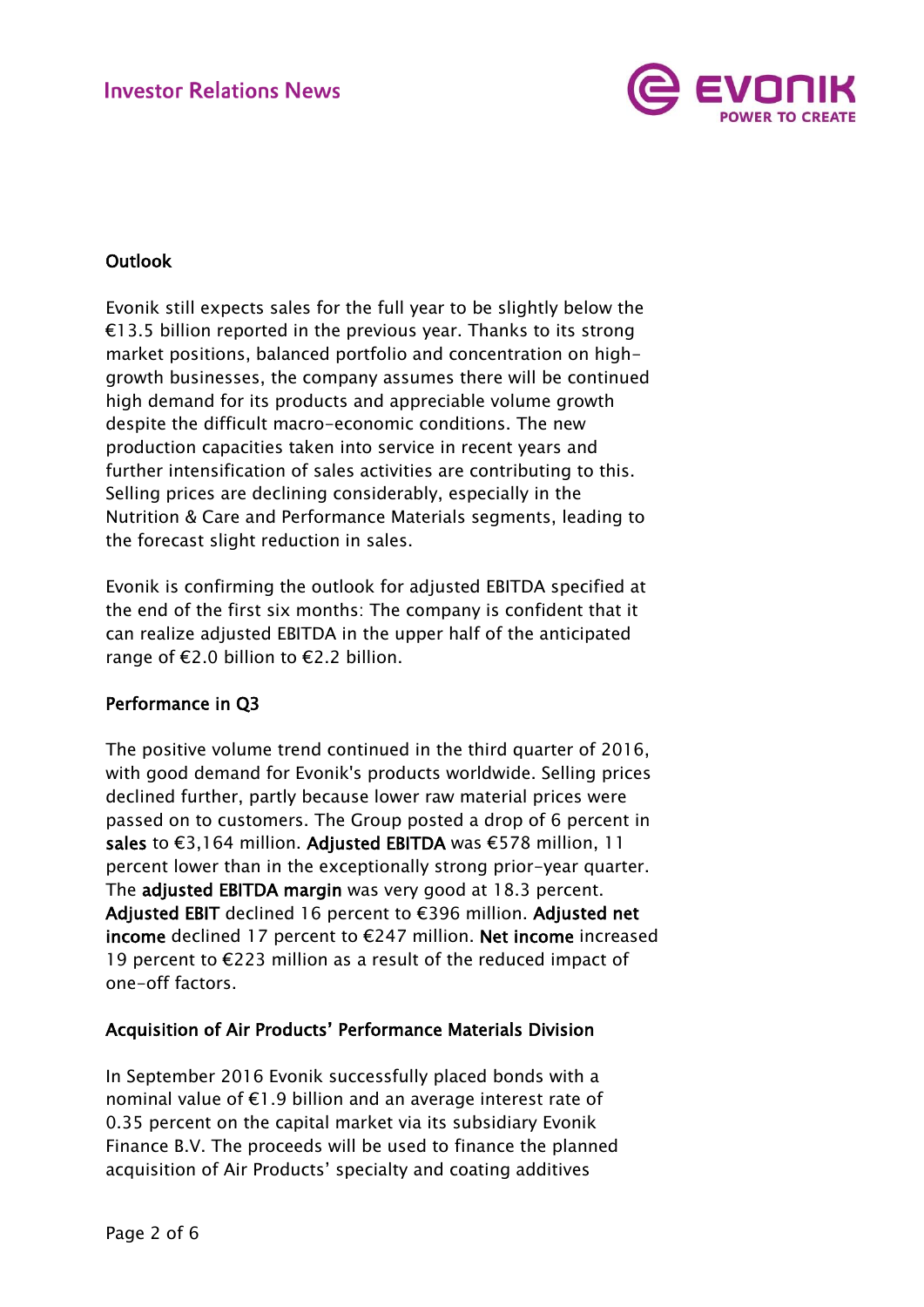

business. The responsible antitrust authorities in the USA, Germany and most European countries have already approved the transaction, which is expected to be closed by the end of the year.

### Details of segment performance

In the Nutrition & Care segment sales declined 14 percent to €1,066 million in the third quarter of 2016. Since volumes were stable compared with the strong prior-year period, this was mainly attributable to lower selling prices. Adjusted EBITDA was €239 million, which was below the very high prior-year level of €382 million, mainly on price grounds. The adjusted EBITDA margin dropped to 22.4 percent. In the first nine months of 2016 sales in the Nutrition & Care segment fell by 13 percent to €3,223 million. Since volumes were virtually unchanged, the decline was attributable to considerably lower selling prices. Adjusted EBITDA was 29 percent below the very strong prior-year level at €796 million. The adjusted EBITDA margin remains very good at 24.7 percent.

The Resource Efficiency segment continued its successful business performance in the third quarter of 2016. Sales rose 7 percent to  $\epsilon$ 1,117 million, driven principally by clear volume growth. Selling prices slipped slightly, mainly because lower raw material costs were passed on to customers. Adjusted EBITDA improved 21 percent to €262 million, mainly as a consequence of higher volumes and favorable raw material costs. The adjusted EBITDA margin improved to a very good 23.5 percent. In the first nine months of the year, sales in the Resource Efficiency segment increased 3 percent to €3,392 million. This was mainly due to higher volumes, while the reduction in selling prices driven by raw material prices had a counter-effect. Adjusted EBITDA rose by 10 percent to €788 million. The adjusted EBITDA margin improved from 21.8 percent to a very good level of 23.2 percent.

In the Performance Materials segment, sales dropped 7 percent to €797 million in the third quarter of 2016. The main reason was the reduction in selling prices as lower raw material costs were passed on to customers. By contrast, volumes rose considerably thanks to good demand. Adjusted EBITDA grew 11 percent to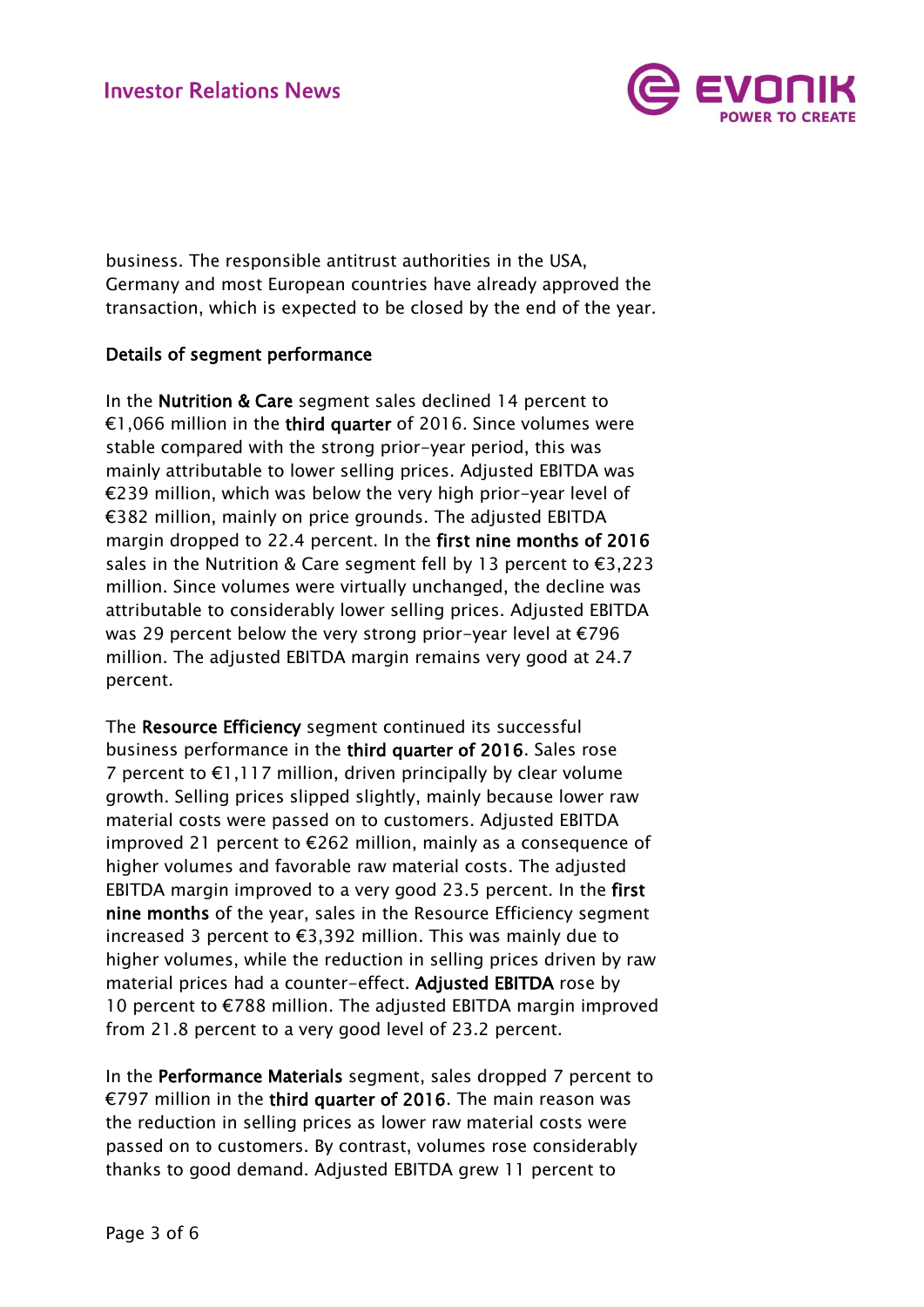

€104 million. This was primarily due to a rise in volumes, high capacity utilization at production facilities, and the initial effects of cost-cutting measures. The adjusted EBITDA margin was 13.0 percent, up from 11.0 percent in the third quarter of 2015. In the first nine months of the year, sales in the Performance Materials segment shrank 9 percent to €2,399 million. With volumes up, the decline was caused by the oil-driven drop in selling prices. Adjusted EBITDA improved 11 percent to €273 million and the adjusted EBITDA margin rose to 11.4 percent.

|                                           | Q <sub>3</sub> | Q <sub>3</sub> | Change | <b>9M</b>       | <b>9M</b> | Change  |
|-------------------------------------------|----------------|----------------|--------|-----------------|-----------|---------|
| (in $\epsilon$ million)                   | 2016           | 2015           | in %   | 2016            | 2015      | $in \%$ |
| <b>Sales</b>                              | 3,164          | 3,365          | $-6$   | 9,527           | 10,309    | $-8$    |
| <b>Adjusted EBITDA</b>                    | 578            | 653            | $-11$  | 1,728           | 1,964     | $-12$   |
| <b>Adjusted EBIT</b>                      | 396            | 473            | $-16$  | 1,191           | 1,444     | $-18$   |
| Adjustments                               | $-15$          | $-91$          |        | $-74$           | -6        |         |
| Financial result                          | $-55$          | $-86$          |        | $-183$          | $-200$    |         |
| Income before income taxes, continuing    |                |                |        |                 |           |         |
| operations                                | 326            | 296            | 10     | 934             | 1,238     | $-25$   |
| Income taxes                              | $-100$         | $-105$         |        | $-297$          | $-354$    |         |
| Income after taxes, continuing operations | 226            | 191            | 18     | 637             | 884       | $-28$   |
| Income after taxes, discontinued          |                |                |        |                 |           |         |
| operations                                |                |                |        |                 | $-15$     |         |
| Income after taxes                        | 227            | 191            | 19     | 638             | 869       | $-27$   |
| thereof attributable to non-controlling   |                |                |        |                 |           |         |
| interests                                 | $\overline{4}$ | 3              |        | 10 <sup>°</sup> | 7         |         |
| Net income                                | 223            | 188            | 19     | 628             | 862       | $-27$   |
| Adjusted net income                       | 247            | 296            | $-17$  | 748             | 923       | $-19$   |

### Evonik Group: Excerpt from the income statement

Prior-year figures restated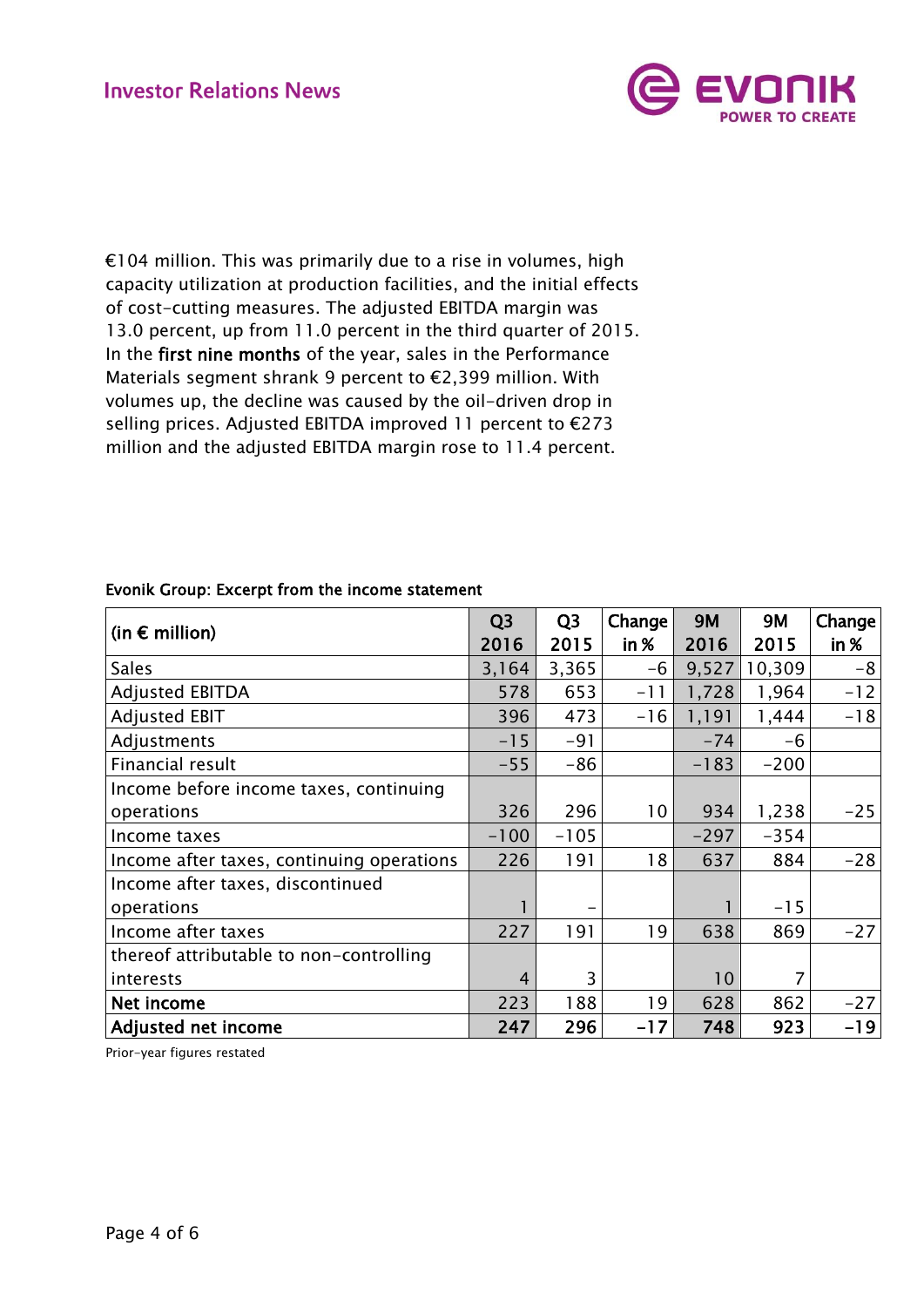

## Segment performance

|                              | Sales Q3           |                    |         | <b>Adjusted EBITDA Q3</b> |                           |         |  |
|------------------------------|--------------------|--------------------|---------|---------------------------|---------------------------|---------|--|
|                              | 2016               | 2015               | Change  | 2016                      | 2015                      | Change  |  |
|                              | $\epsilon$ million | $\epsilon$ million | $in \%$ | $\epsilon$ million        | $\epsilon$ million        | $in \%$ |  |
| <b>Nutrition &amp; Care</b>  | 1,066              | 1,240              | $-14$   | 239                       | 382                       | $-37$   |  |
| <b>Resource Efficiency</b>   | 1, 117             | 1,044              | 7       | 262                       | 216                       | 21      |  |
| <b>Performance Materials</b> | 797                | 858                | $-7$    | 104                       | 94                        | 11      |  |
| <b>Services</b>              | 173                | 207                | $-16$   | 50                        | 46                        | 9       |  |
| Other operations             | 11                 | 16                 |         | $-21$                     | $-34$                     |         |  |
| Group                        | 3,164              | 3,365              | $-6$    | 578                       | 653                       | $-11$   |  |
|                              |                    |                    |         |                           |                           |         |  |
|                              |                    | Sales 9M           |         |                           | <b>Adjusted EBITDA 9M</b> |         |  |
|                              | 2016               | 2015               | Change  | 2016                      | 2015                      | Change  |  |
|                              | $\epsilon$ million | $\epsilon$ million | in %    | $\epsilon$ million        | $\epsilon$ million        | in %    |  |
| <b>Nutrition &amp; Care</b>  | 3,223              | 3,716              | $-13$   | 796                       | 1,116                     | $-29$   |  |
| <b>Resource Efficiency</b>   | 3,392              | 3,278              | 3       | 788                       | 714                       | 10      |  |
| <b>Performance Materials</b> | 2,399              | 2,646              | $-9$    | 273                       | 247                       | 11      |  |
| <b>Services</b>              | 503                | 626                | $-20$   | 119                       | 119                       |         |  |
| Other operations             | 10                 | 54                 |         | $-80$                     | $-79$                     |         |  |

Prior-year figures restated

### Employees by segment

|                              | Sept. 30, 2016 | Dec. 31, 2015 |
|------------------------------|----------------|---------------|
| <b>Nutrition &amp; Care</b>  | 7,550          | 7,165         |
| <b>Resource Efficiency</b>   | 8,879          | 8,662         |
| <b>Performance Materials</b> | 4,421          | 4,380         |
| <b>Services</b>              | 12,896         | 12,668        |
| Other operations             | 531            | 701           |
| Evonik                       | 34,277         | 33,576        |

Prior-year figures restated